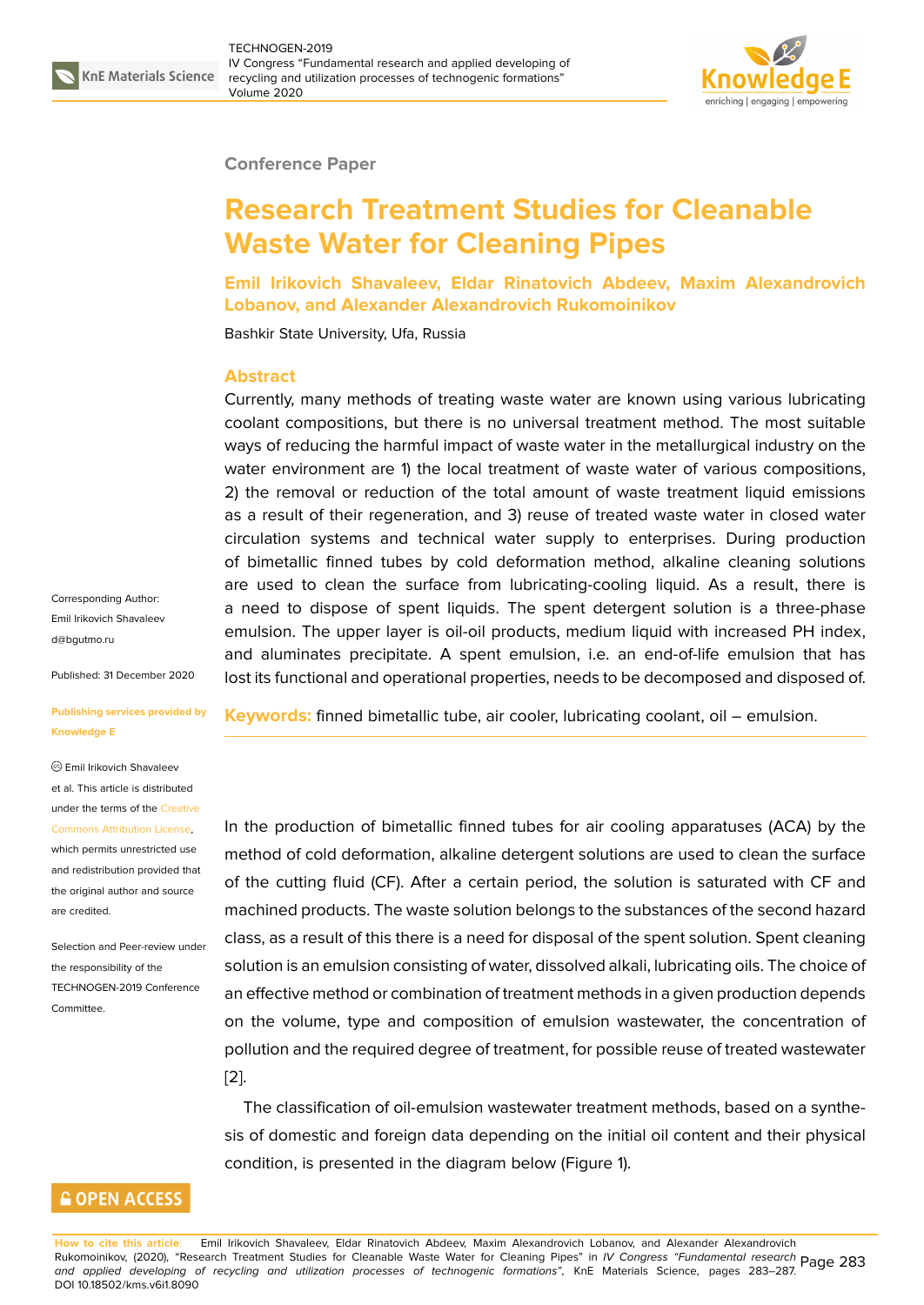



<span id="page-1-0"></span>**Figure** 1: Classification of the main oil purification methods - emulsion wastewater.

The study of various methods was carried out on a sample of wastewater with a pH value of pH = 11 (alkaline medium), which was subjected to physicochemical, electrochemical, physical and thermal methods of exposure followed by mechanical filtration. Filtration of oil-emulsion wastewater was carried out on closed filters using hydroanthracite, quartz sand, crushed expanded clay, as well as purification using a ZeeWeed ultrafiltration hollow fiber membrane.

The physical method, based on gravity sedimentation and subsequent filtration, did not give positive results for the separation of water and oil fractions from the emulsion. The consistency of wastewater has remained almost unchanged.

Thermal and electrochemical methods were carried out in a sequential chain. This part is multioperational using sophisticated laboratory equipment and control systems. In the technological process for the experiment, an electrocoagulation process was carried out using a pulsed corona discharge. Under the influence of an electric current, an electrolytic decomposition reaction of aluminum occurred, but the sample did not change the characteristics described in the wastewater treatment by electrocoagulation to form a precipitate.

At a voltage of 12V on the electrodes, the steel electrode was covered with an oxide film, and the aluminum electrode decayed, forming a precipitate at the bottom of the flask. When mixing the mixture for uniform distribution and volumetric entry into the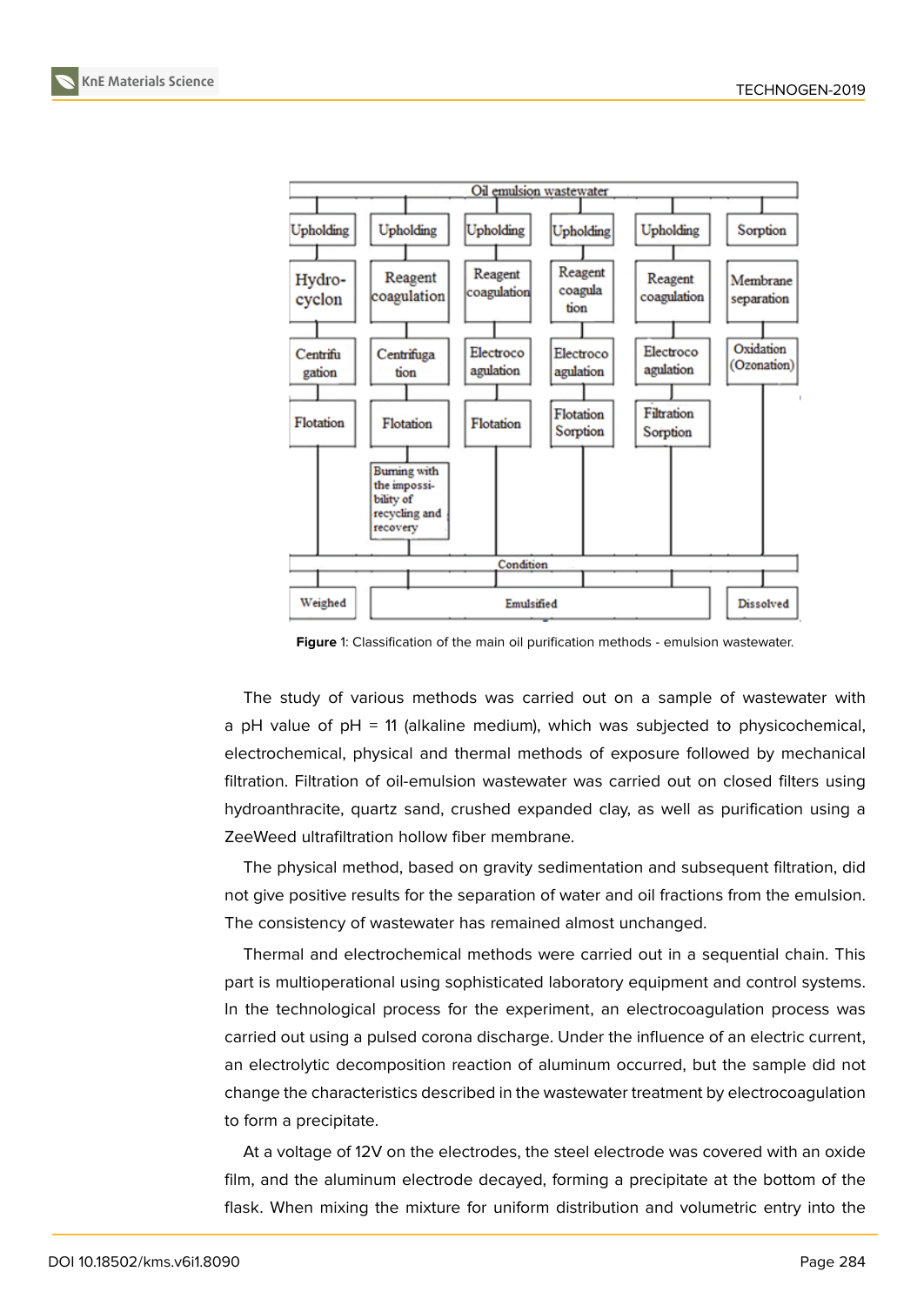reaction of decayed aluminum, separation did not occur. At high alkalinity, aluminumcontaining reagents are also not included in the reaction; therefore, it is necessary to acidify the treated solution, which leads to an increase in the cost of this technology.

During the heating procedure in a thermoreactor (Hach LT200), the aim was to break the water-oil bond and to destroy the suspension. It was assumed that the emulsion due to the heating of the solution will be divided into oil-water phases. The experiment did not give positive results. With an increase in heating above 70 degrees, oily deposits formed on the walls of the equipment and pipes, in connection with which the experiment in this direction was suspended due to the risk of damage to the process equipment.

The physicochemical method using a reagent purification method gave a positive result. As reagents used acid in marketable form. The sample was subjected to reagent treatment and was filtered on a Blue Ribbon filter with a pore size of 5 microns and a filter with bulk material hydroanthracite.

The best result was obtained by the ultrafiltration method for separation of water from the spent washing solution, which includes oil products. A positive fact is definitely a non-reagent processing method. As an ultrafiltration, a fiber tube membrane with a pore size of 0.04 μm was used.

When dosing citric acid with a ratio of 1:20 (5 ml / I) in the wastewater sample of the finned pipe cleaning system, the color of the solution changed from beige with a grayish tint to gray. The consistency of the solution has not changed. When filtering, sedimentary material was retained on the filter, and the filtered water became more transparent, and a white precipitate formed during settling. The turbidity of the filtered water was determined by a HACH 2100 Q turbidimeter and amounted to 18.6 NTU, while the turbidity value of the initial wastewater was more than 1500 NTU. The filtered solution is neutralized from  $pH = 11$  to  $pH = 8$ .

When dosing hydrochloric acid with a ratio of 1:40 to a wastewater sample of a finned pipe cleaning system, the consistency and color of the solution changed, with further filtering, sediment material was retained on the filter, and the filtered water became more transparent than the original wastewater. The turbidity of the filtered water was determined by a HACH 2100 Q turbidimeter and amounted to 51.3 NTU, while the turbidity value of the initial wastewater was more than 1500 NTU. The filtered solution is neutralized from  $pH = 11$  to  $pH = 8.5$ .

When dosing hydrochloric acid with a ratio of 1:20 into a wastewater sample of a finned pipe cleaning system, a color change occurred from beige with a grayish tint to a milky-white color of the solution. The consistency of the solution became thicker. During further filtration, sedimentary material was retained on the filter, and the filtered water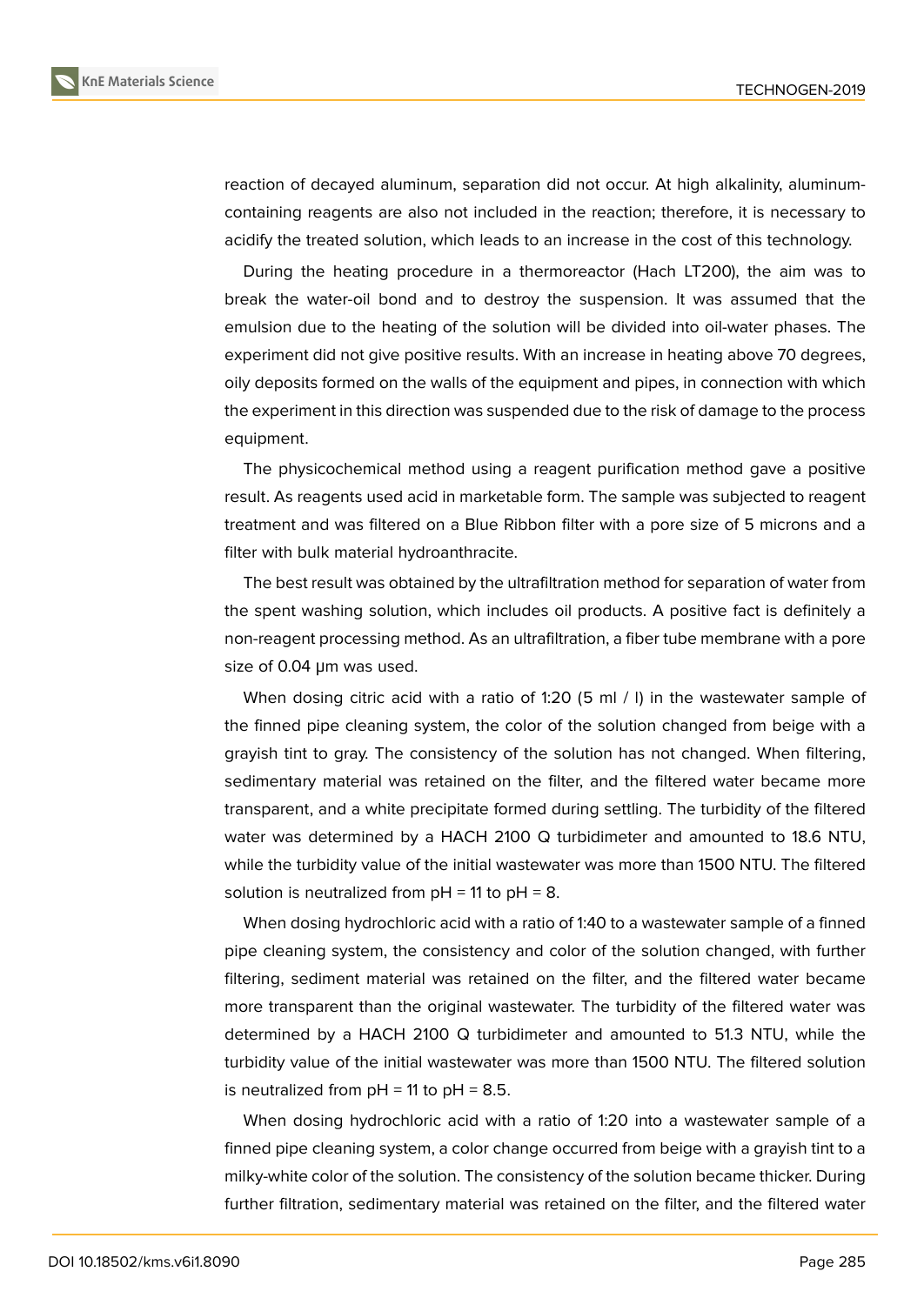became transparent compared to the initial wastewater and the previous experiment in a ratio of 1:40. The turbidity of the filtered water was determined by a HACH 2100 Q turbidimeter and amounted to 10.3 NTU, while the turbidity value of the initial wastewater was more than 1500 NTU. The filtered solution is neutralized from  $pH = 11$  to  $pH = 6$ .

During the study, it was found that the most optimal is the clarification of wastewater of the finned pipe cleaning system using the physicochemical method, which implies the use of a reagent purification method using acids as reagents. As a result of reagent treatments, it was found that the best performance was achieved using hydrochloric acid in wastewater in a ratio of 1:20.

As a result of the research, a method was developed for the regeneration of spent washing solution in a finned pipe cleaning system using hydrochloric acid, filtering the precipitation products and returning purified water to the washing solution preparation unit (Figure 2).



**Figure** 2: The technological scheme of the treatment of spent detergent solution.

During pipe washing, the waste water of the finned pipe cleaning system accumulates aluminum ions in the form of aluminates:

$$
2AI + 2NaOH + 6H2O = 2Na[AI(OH)4] + 3H2
$$

if the metal surface is already passivated, then the following reaction equation is observed:

$$
AI(OH) 3 + NaOH = Na[Al(OH)4]
$$